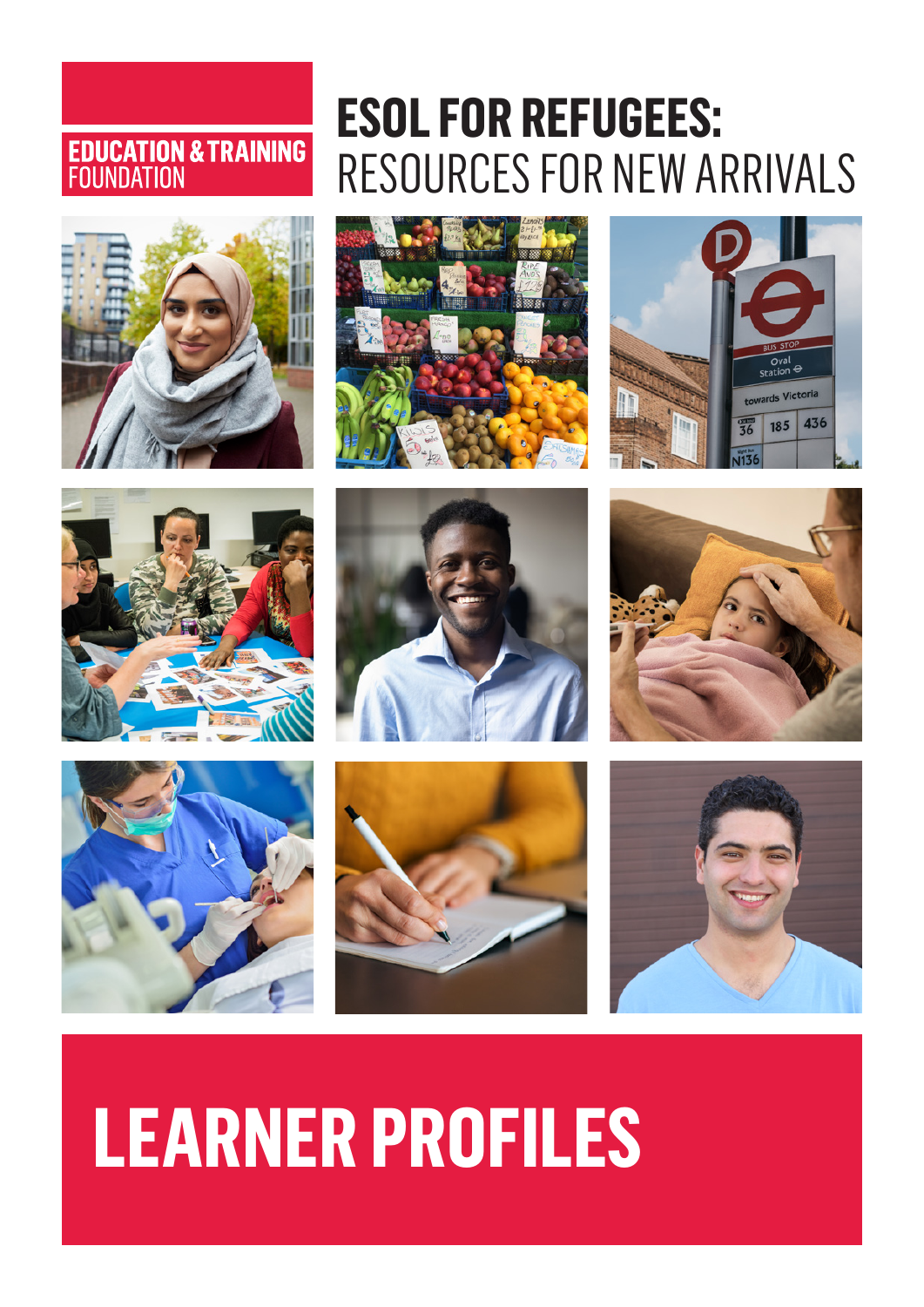# **Farid**

#### **Background**

Farid and his family arrived in the UK four months ago as part of the Vulnerable Persons Resettlement Scheme. He lives with his wife and three children age 19, 10 and 8. After fleeing Syria, the family lived in Jordan for six years.

#### **Previous education and employment**

Farid left school when he was 15 after completing nine years of basic education. Farid worked as a bus driver in Syria. This was to supplement the income that he and his family had from farming their land. In Jordan, Farid worked as a lorry driver so that he could pay rent and for basic provisions for his family.

#### **Languages**

Farid's first language is Arabic which he can read and write. He does not speak any other languages. On arrival in England he could speak a few words of English but not many: '*it was difficult to remember; it was a long time ago*'. He had learned some English at school so he was aware of the key differences such as the different direction of writing and reading in Arabic and in English. He also had some familiarity with the Roman alphabet. This is helping Farid to learn to read and write in English.

#### **Early integration experience and access to ESOL**

Farid and his family have had support in dealing with key agencies and attending formal appointments such as with GP surgeries or children's schools. Farid values the support offered but he is keen to learn the English language and have a better understanding of UK systems and his rights and responsibilities.

Farid, his wife and their 19 year old son were supported by their case worker to join an ESOL course and started attending three weeks after arrival. The course is aimed specifically at resettled refugees from Syria. Farid feels that he is making good progress and he has been told that he can move into Entry Level 1 ESOL. However, he is reluctant to do so as he prefers to stay in the same class as his family. His wife and son had to start 'from zero' and would not be able to move onto another course with him.

#### **Digital technologies**

Farid is able to use his smartphone for internet browsing and to keep in touch with support agencies. He uses WhatsApp and Facebook to keep in touch with friends and family. Being adept at using Google Translate is helping Farid to be independent in some situations. For example, he has used this to help him use a cashpoint. He uses the Duolingo app to help him learn English.

#### **Future aspirations**

Farid is aware that his family rely on him for communication and is supporting them to learn so that they can be more independent. He would like to progress his English language learning through every possible opportunity. He would like to work as a lorry or a bus driver again but he has not yet had an opportunity to explore how this may be possible and if he needs to pass another driving test.

#### **Key message**

Farid recognises the value in his son and wife learning some English before arrival in the UK, basics like 'hello', 'thank you' and similar. He also thinks that it is important to start learning as soon as possible after arrival.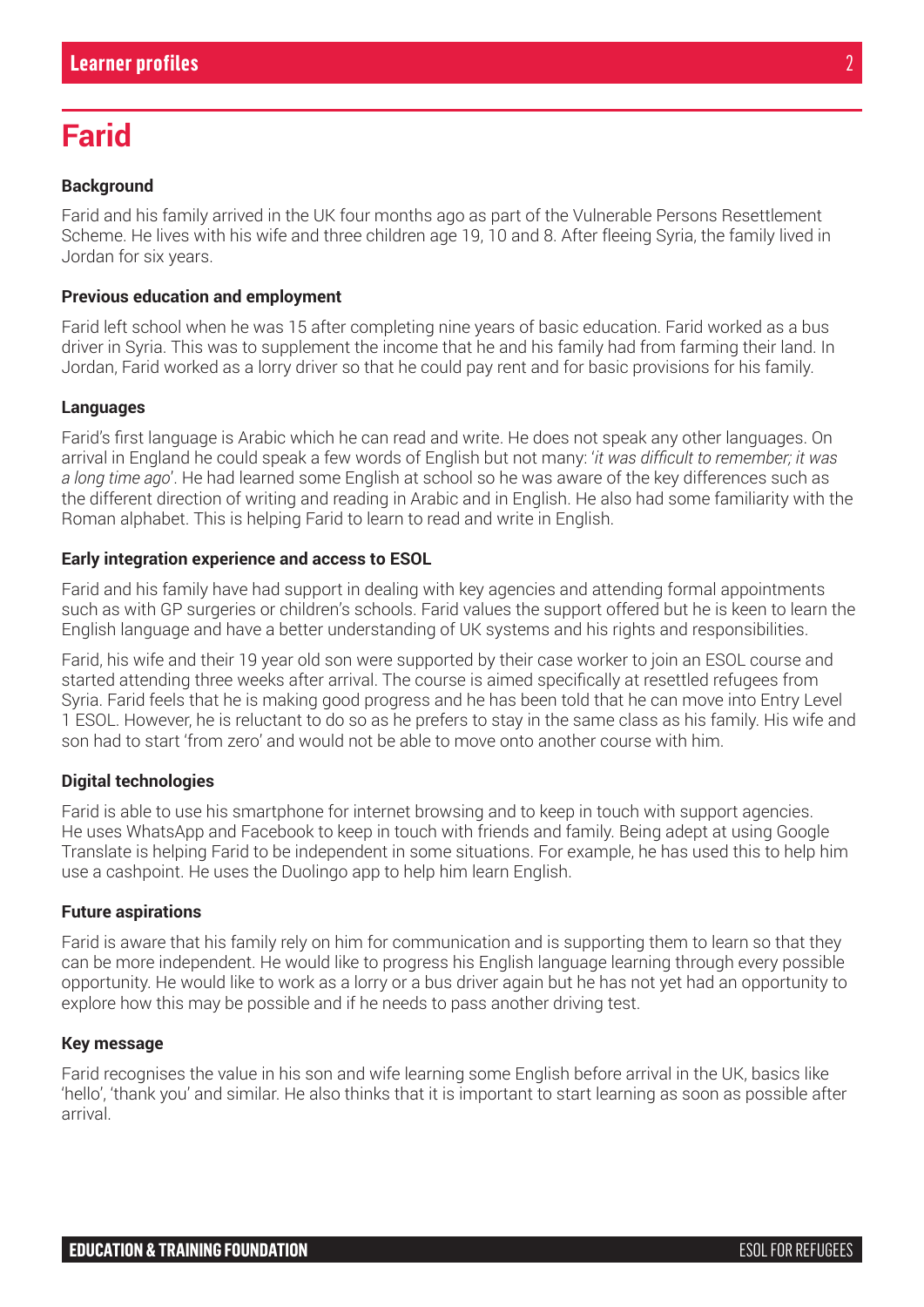## **Janna**

#### **Background**

Janna is 28. She arrived in the UK 3 years ago. She lives with her husband and 3 children. After leaving Syria, Janna spent five years in Lebanon. She found life in Lebanon difficult. She kept busy looking after her family. Two of Janna's children were born in Lebanon.

#### **Previous education and employment**

Janna left school at the age of 18 after completing her secondary education. She achieved good grades and her aspiration was to become a pharmacist but the university was expensive and she and her family could not afford to pay. She has never been in formal employment.

#### **Languages**

Jana's first language is Arabic. She does not speak any other languages. When she came to the UK she knew few words in the English language such as yes, no and hello. She also knew that it is written from left to right and could recognise many Roman alphabet letters but could not write anything.

#### **Early integration experience and access to ESOL**

Learning English has been Janna's priority since arrival in the UK. She started to learn in a class for families and then moved to ESOL Entry Level 1. After three years of learning, she is in ESOL Level 1. She is also studying maths at Entry 3.

Learning English is very important for Jana so that she can be independent in different situations like going to the GP or communicating with her children's schools. Although she and her family had a lot of support after arrival, the support was reduced after one year. Thinking about a time when she no longer had a support worker Janna said: '*it was very hard for me. I had to ask different people about things but I was not confident to ask. I had to ask my neighbour how to pay my gas bill.*'

#### **Digital technologies**

Janna is confident in using the internet and different mobile phone apps. She has used the internet to learn English even before she joined the ESOL class. She thinks that the internet on its own is not enough to learn English although, having a smartphone makes it easier to manage difficult situations that require English language. She uses Google Maps to find places and Google Translate to help her when she does not understand.

#### **Future aspirations**

Janna said, '*My life in Syria was beautiful before the war… I miss it*.' She now wishes to make most of her new life in the UK. She would like to continue with education and train to be a pharmacy technician: 'T*his is my dream but first I need to learn English.*'

#### **Key messages**

Janna feels that there are not enough opportunities to learn and to practise English outside of ESOL class: '*It is easy to become isolated if you cannot speak English and if you don't understand things here*'. Learning about culture, such as timekeeping for appointments and queueing, can help to avoid difficult situations. People can get upset if they miss an appointment because they arrived 5 minutes late.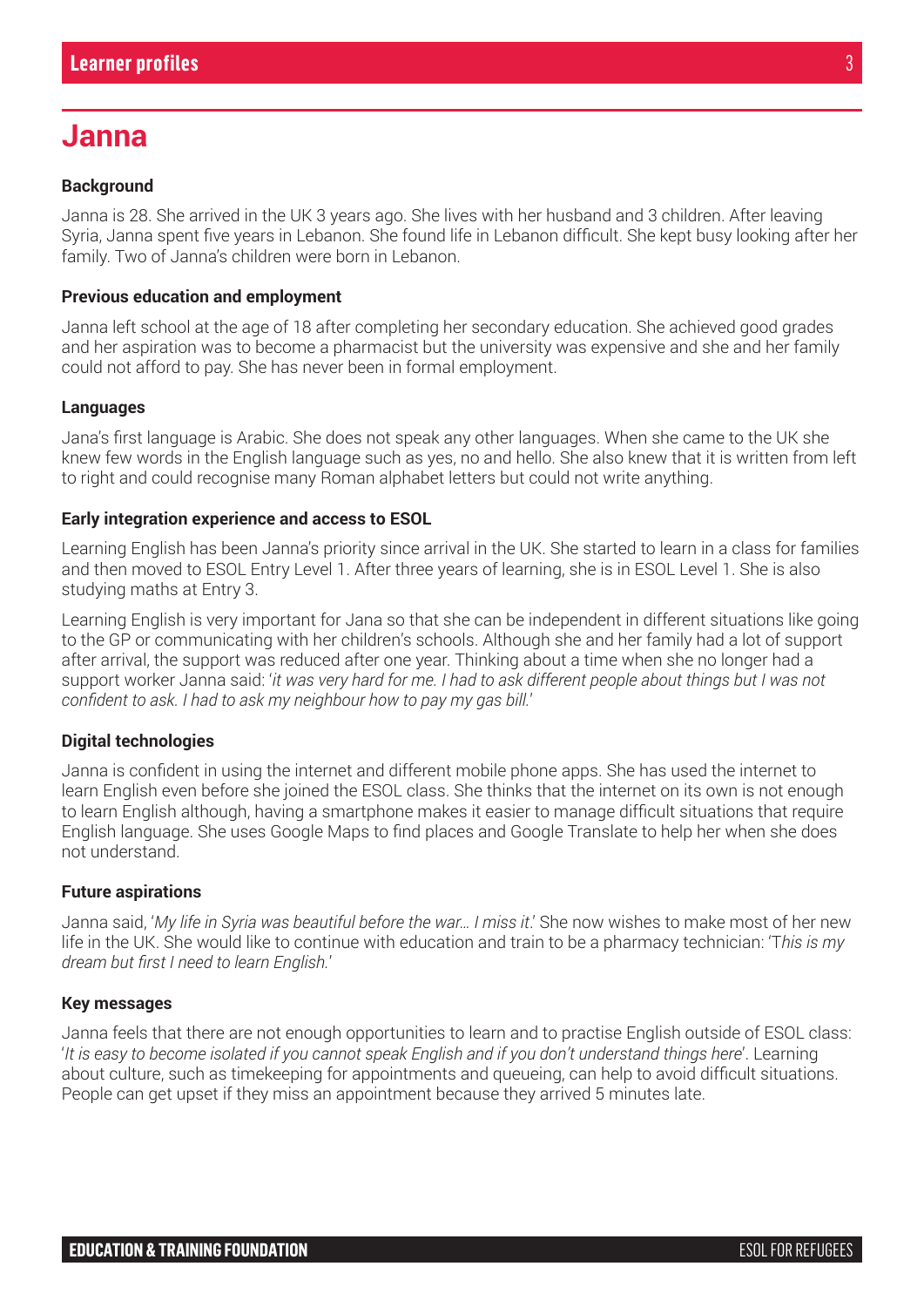## **Bassem**

#### **Background**

Bassem arrived in the UK 2.5 years ago. He arrived with his family, his wife and three children; the youngest was 2 months old at the time. He left Syria in 2011 and was a refugee in Lebanon for 5 years before being resettled in the UK.

#### **Previous education and employment**

In Syria, Bassem left school after completing nine years of basic education. He then trained as a stone mason and worked mainly in building industry hand-carving different types of stone used in buildings.

#### **Languages**

Bassem's first language is Arabic which he can read and write. He did not speak any other languages. Arabic script is written and read from right to left. Bassem was aware that the English language is written from left to right but he was not familiar with the Roman alphabet. He thinks this has slowed his progress in ESOL.

#### **Early integration experience and access to ESOL**

Bassem could not speak any English when he arrived in the UK. He was very worried about how he will manage his and his family's needs. After one month he started attending ESOL and has found this encouraging: '*Slowly, slowly I was starting to say some words and to understand a little. …I started to chat with people and help my family a little*'. He is currently enrolled in two ESOL Entry Level 2 courses that he attends four days a week.

For a long time Bassem avoided shopping in places where he needed to speak to people  $-$  this has changed as he is able to say 'sorry I don't understand; please repeat'.

Bassem commented that it is difficult to know what to expect before coming to England because different people give you different information: '*This is difficult because we don't know our rights and duties and we are sometimes afraid of causing problems because we don't understand.*'

His cousin arrived in the UK some time before Bassam. He supported Bassam and his family with understanding how things work, where to shop and similar. This was very important for them, especially at the beginning.

#### **Digital technologies**

Bassem said that he can use the internet and mobile phone but he is not as confident as his wife. He and his wife have tried to learn together at home as much as possible from day one. His wife has made better progress in learning – she is in an ESOL Level 1 class.

#### **Future aspirations**

Bassem is eager to study as much as possible to improve his English language skills. He wishes to achieve ESOL Level 1 as this would enable him to access non-ESOL courses and to find work and support his family. He has not had a chance to explore the potential of using his stonemasonry skills in the UK. If that is not possible, he would like to work as a uPVC window and door fitter.

#### **Key message**

Overall, Bassem feels less worried and more positive about his future in the UK. It would be good for other people to understand that it is hard to learn English quickly. It is still a challenge for Bassem to understanding different accents and when people speak fast: '*sometimes people continue to talk even after I say that I don't understand*'.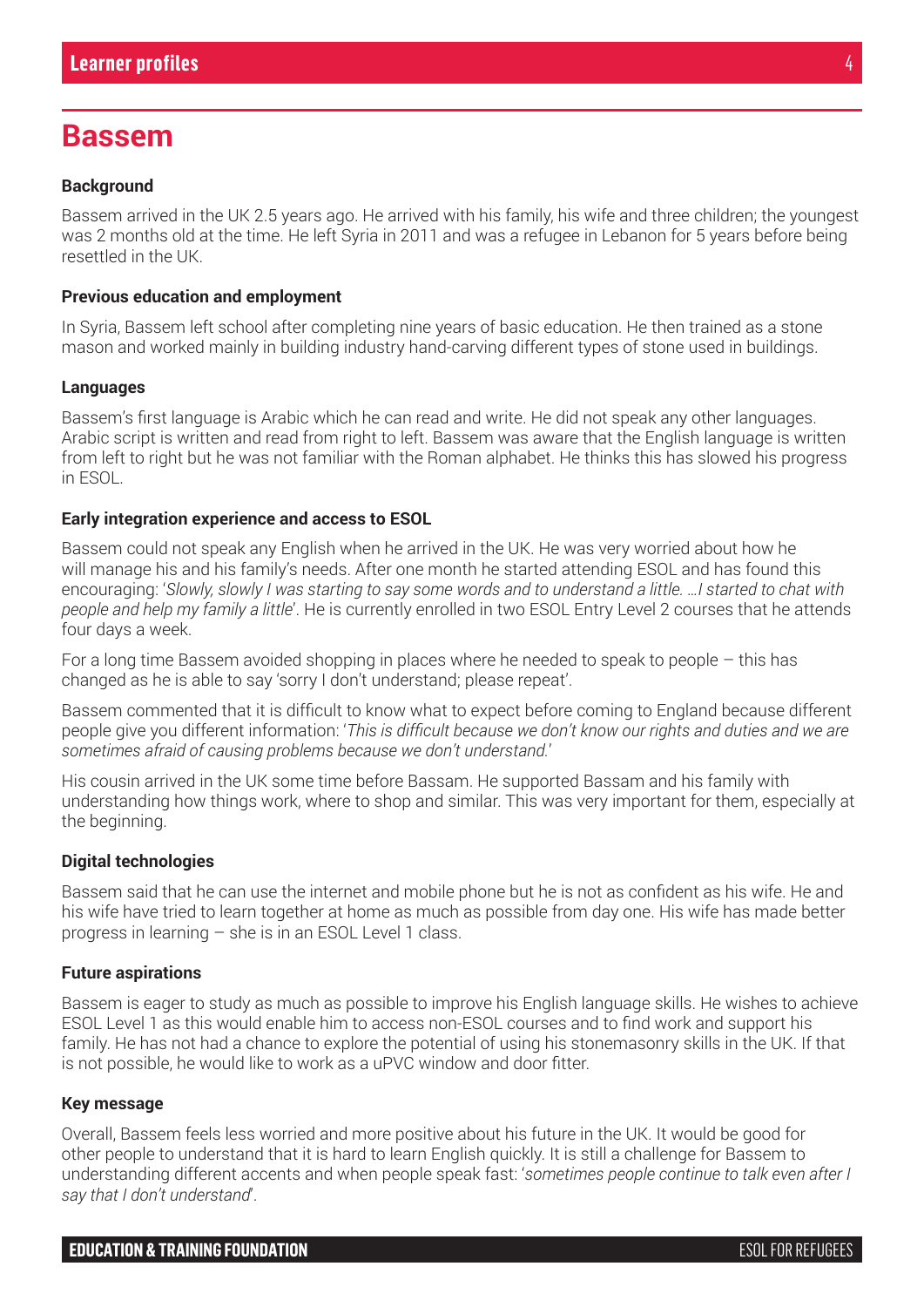# **Khaled**

#### **Background**

Khaled arrived in the UK 6 months ago to claim asylum because his life in Egypt was not safe. He has a wife and two children in Egypt and he misses them very much. He spent two months in emergency accommodation in London and the Midlands before being moved to his current accommodation in the North East. His physical and mental health are poor.

#### **Previous education and employment**

Khaled has completed a university degree in Egypt and has worked for the government as well as run his own advertising business. He was able to support his family until a year ago when he was made redundant and was forced to close his business.

#### **Languages**

Khaled's first language is Arabic and he speaks some French. He has been exposed to the English language through his education and his work but has never studied it. He is familiar with the Roman alphabet and although he has not used it a lot in the past, it is helping him to learn to read and write in English.

#### **Early integration experience and access to ESOL**

Khaled is still waiting for an appointment for an ESOL assessment1. In the meantime he has been able to join an ESOL course which he has been attending for 3 weeks now. Khaled thinks that it is too advanced as there is a lot that he does not understand and is not able to follow. However, he is glad to be finally learning and meeting other people. He has already learned some helpful words for shopping such as 'how much' and 'can I return and have a refund'.

What would help Khaled most is to have a better understanding of the asylum process and what will happen to him when he gets a decision. He has been given some written information about asylum claim which he has tried to translate but he is struggling to understand it. He shares accommodation with some other people who have helped him to find his way around the city. He is not using public transport as it is too expensive. He's been told that he may be able to get a bicycle from a local project.

#### **Digital technologies**

Khaled uses his mobile phone to access the internet but only if there is free WiFi. He can conduct internet searches in English and he uses online dictionaries and Google translator.

#### **Future aspirations**

Khaled would like to study politics at a university and he is hopeful that he will get accepted for a postgraduate course. Once he is allowed to work, his priority would be to find a job so that he can support himself and his family.

#### **Key message**

Khaled would like to study English every day and feels that this will not only help him to learn faster and better but will also help with his mental health: '*It is very difficult to sit in my room and do nothing all day. I like to be with other people and to learn*'.

*<sup>1</sup> Khaled can use Government funding to supplement the cost of his ESOL classes. The Government provides a 50% contribution to the costs of English language classes for asylum seekers in certain circumstances (if an asylum seeker aged 19 or over has been legally in the UK for longer than six months and is still awaiting a decision on their claim through no fault of their own, or if they have failed in their claim but have been granted support under the Immigration and Asylum Act 1999).*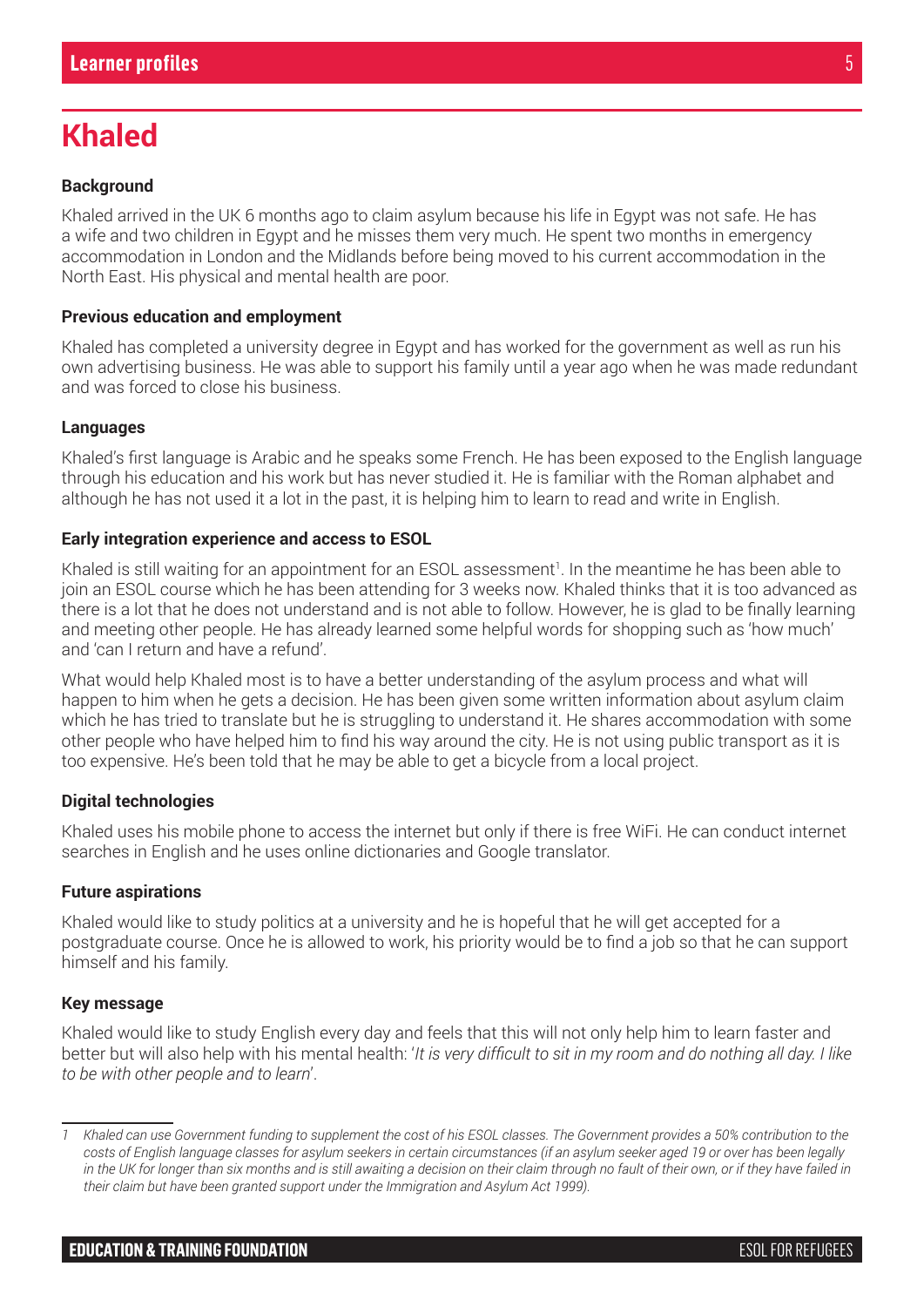## **Zareena**

#### **Background**

Zareena is from Afghanistan. She arrived in the UK three years ago with her husband and her daughter who was two at the time. They were granted refugee status after 20 months. She is in her late twenties. She was relieved to hear that she and her family were allowed to stay in the UK.

#### **Previous education and employment**

Zareena left school after completing nine years of compulsory education. After leaving school, she stayed at home and helped her mother with housework. She got married when she was 18 years old. Although she moved to a city where her husband worked, she never had a job.

#### **Languages**

Zareena speaks Pashto which she can read and write. She can understand and speak Persian but not very well. Pashto and Persian use the Arabic alphabet which means that they are written and read right to left. Zareena was not literate in a Roman script until she started in ESOL class.

#### **Early integration experience and access to ESOL**

After arriving in the UK, Zareena was busy looking after her daughter and her husband who was ill. She had no knowledge of the English language and although her husband could speak English, because he was unwell, Zareena struggled with shopping, with health services and with the asylum process.

Her first experience of learning English was through a mothers and toddlers group. She enjoyed attending it but it was only for 1 hour a week and it stopped over the summer. After they received a positive decision, Zareena's husband's health got better so he was able to look after their daughter and she was able to join an ESOL course. She started at Entry Level 1 and is now in an Entry Level 3 class. She feels that she has progressed well and is much more confident to do things on her own. For example, when her daughter started school, she had some help from a friend from her ESOL class but managed the process without an interpreter.

#### **Digital technologies**

Zareena is confident in using her mobile phone. She has a laptop that she can use to access the internet and learn English online. She has an email account which she uses regularly.

#### **Future aspirations**

Zareena would like to work with children, preferably as a teacher. She has made enquiries at her daughter's school about volunteering and she thinks that she will be able to do a few hours a week as classroom support from September. She is also starting a maths course in September. When she completes ESOL Level 1, she is planning to start to train to be a teacher.

#### **Key messages**

Zareena said that it was very difficult for her to manage without the English language and with her husband being sick. They were worried about their future and felt isolated: '*I couldn't talk to people in shops or my neighbours … because we had very little money we stayed in a house a lot.*' She feels that she would have made a better progress if she was able to access ESOL classes sooner with a creche for her daughter and that this would have helped to meet other people.